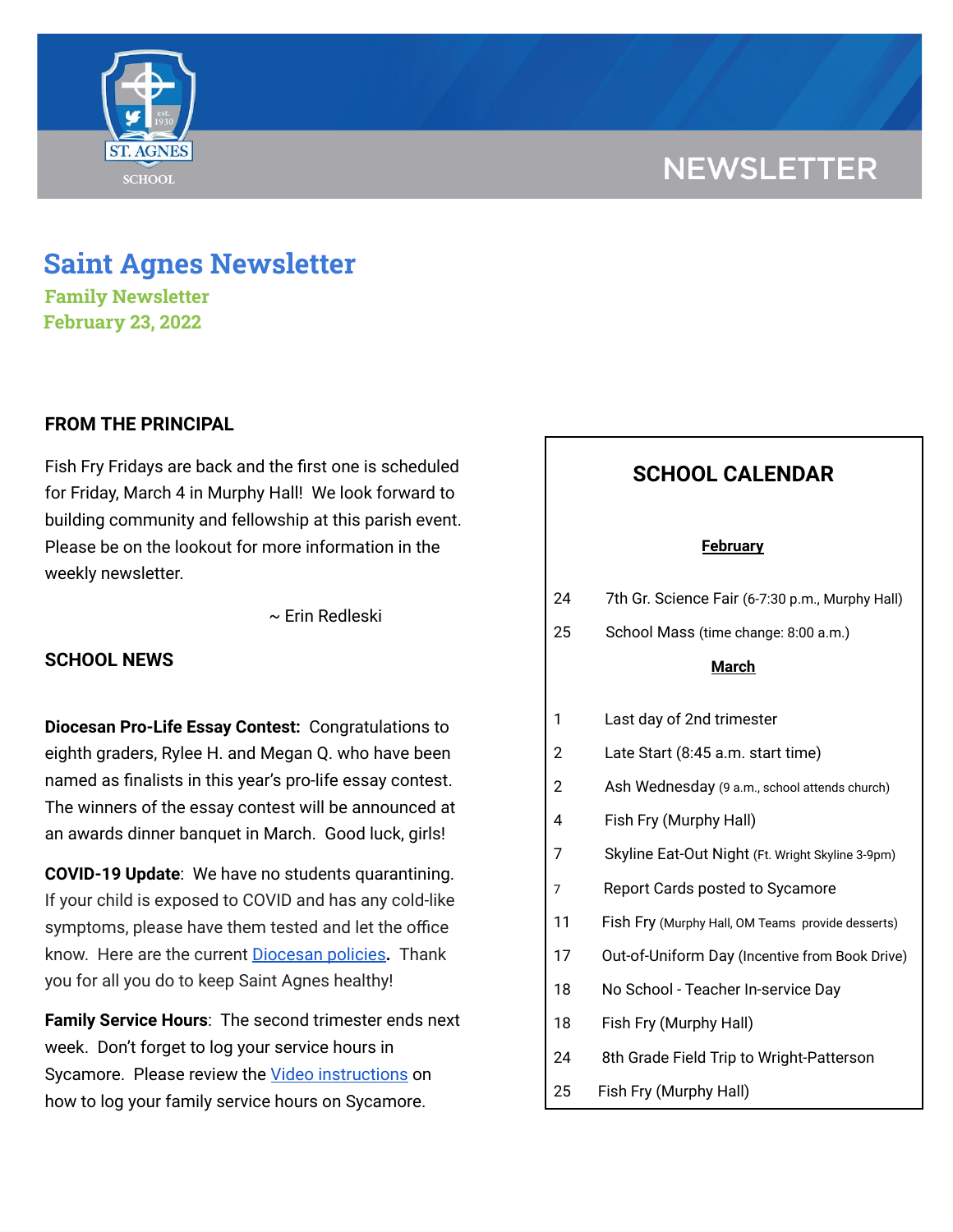**Time Change for Friday's Mass:** This Friday, 2/25/22, our school Mass will be at 8am to accommodate a parish funeral later in the morning. Thank you for your understanding.

**Uniform Change for Spring**: Beginning March 16, uniform shorts can be worn. This includes both the regular school uniform and the gym uniform shorts.

**Yearbook Contributions Needed:** We are hoping to add a Saint Agnes sports page to the yearbook this year! If you have taken any small photos of your children playing a St. Agnes sport during the 2021-2022 school year, please email them to Mrs. Woolley at cwoolley@saintagnes.com. Possible photos include action shots, small group photos, or whole team pictures. Pictures are due by May 1st. Thank you for your support!

## **PTO**

**Cash! Cash! Cash! raffle tickets** - Please return the entry portion of the tickets along with payment to the school office. Tickets can also be purchased electronically at **[BBB2022.givesmart.com](http://bbb2022.givesmart.com/)**. The list of families who have sold 10 or more (as of Feb 20): Adkins, Aho, Asman, Barczak, Bishop, Branham, Butler, Costin, Dailey, Dickman (Avery), Dirheimer, Ditrick, Doyle, Fariello, Faris, Forgiel, Fullenkamp, Garrison, Graham, Hail, Hasselbeck, Huss, Jordan, Kinzer, Kramer, Kreutzjans (Owen), Lantz, Lyons, Martinkovic, McDermott, Minning, Ortwein, Randolph, Riney, Ruwe, Schneider, Schroeder, Seitz, Speed, Summe, Tainter, Terrll, Weber, Weidner, Wilson, Woolley

**Big Blue Bash Silent Auction Donations**: The Big Blue Bash is currently collecting donations for our live and silent auctions. Examples include: liquor, wine, gift cards, toys and games, tickets to events and shows, sports memorabilia, etc. *We will be holding our annual Car Line Collection/Doughnuts for Donations event on Thursday,* March 3rd and Friday, March 4th in both the drop off and pick up car lines. Bring a donation for the Big Blue Bash and hand it in for a doughnut or cookie. To make special arrangements to donate items to The Big Blue Bash please contact Jenn Fariello jennfariello@hotmail.com.

**Wildcat Social**: Let's try this again… How about a "Hangover Galentine's Day" party! Same as before, party starts at 7pm at Rebecca Gearing's house (791 [Riverwatch](https://nam12.safelinks.protection.outlook.com/?url=https%3A%2F%2Fwww.google.com%2Fmaps%2Fsearch%2F791%2BRiverwatch%2BDrive%2BCrescent%2BSprings%2BKY%3Fentry%3Dgmail%26source%3Dg&data=04%7C01%7Crgearing%40chiquita.com%7Ce2ccf9c9e0294c85d04c08d9ebf2d960%7Ca69bd2031c4d48438c1df7d862e8c127%7C0%7C0%7C637800250533878502%7CUnknown%7CTWFpbGZsb3d8eyJWIjoiMC4wLjAwMDAiLCJQIjoiV2luMzIiLCJBTiI6Ik1haWwiLCJXVCI6Mn0%3D%7C3000&sdata=GmiWxeKpxdWyk076gP0ufh%2FkfQArVhc1hLL3kBQKnaA%3D&reserved=0) Drive Crescent Springs KY) on Friday, February 25<sup>th</sup>. Lots of drinks, music, appetizers, and fun with all the Saint Agnes ladies! Cost is \$25 per person, please register and pay in advance via the link below (if you had already paid for Hangover Christmas, you are good). Register at [wildcats21.givesmart.com](http://wildcats21.givesmart.com/). There will be lots of drinks available, but you like something specific, go ahead and bring it. If you have any questions, please contact: Rebecca Gearing Rmgearing@gmail.com This party will be hosted by Rebecca Gearing, Julie Burns, Emily Edmondson, Laura Mauller, Eliz Frederic, Julie Sweet, Stephanie Lonnemann, Jodi Dougherty, Katie Rawe, Heather Randolph, and Stephanie Fieler.

## **Mission Statement of Saint Agnes School**

Saint Agnes School exists to provide excellence in Catholic education while inspiring and empowering our students to live the Gospel message of Jesus Christ. As compassionate and faithful Christians, we continue to pursue our spiritual journey, achieve our highest academic potential, and be stewards of the Catholic faith to others.